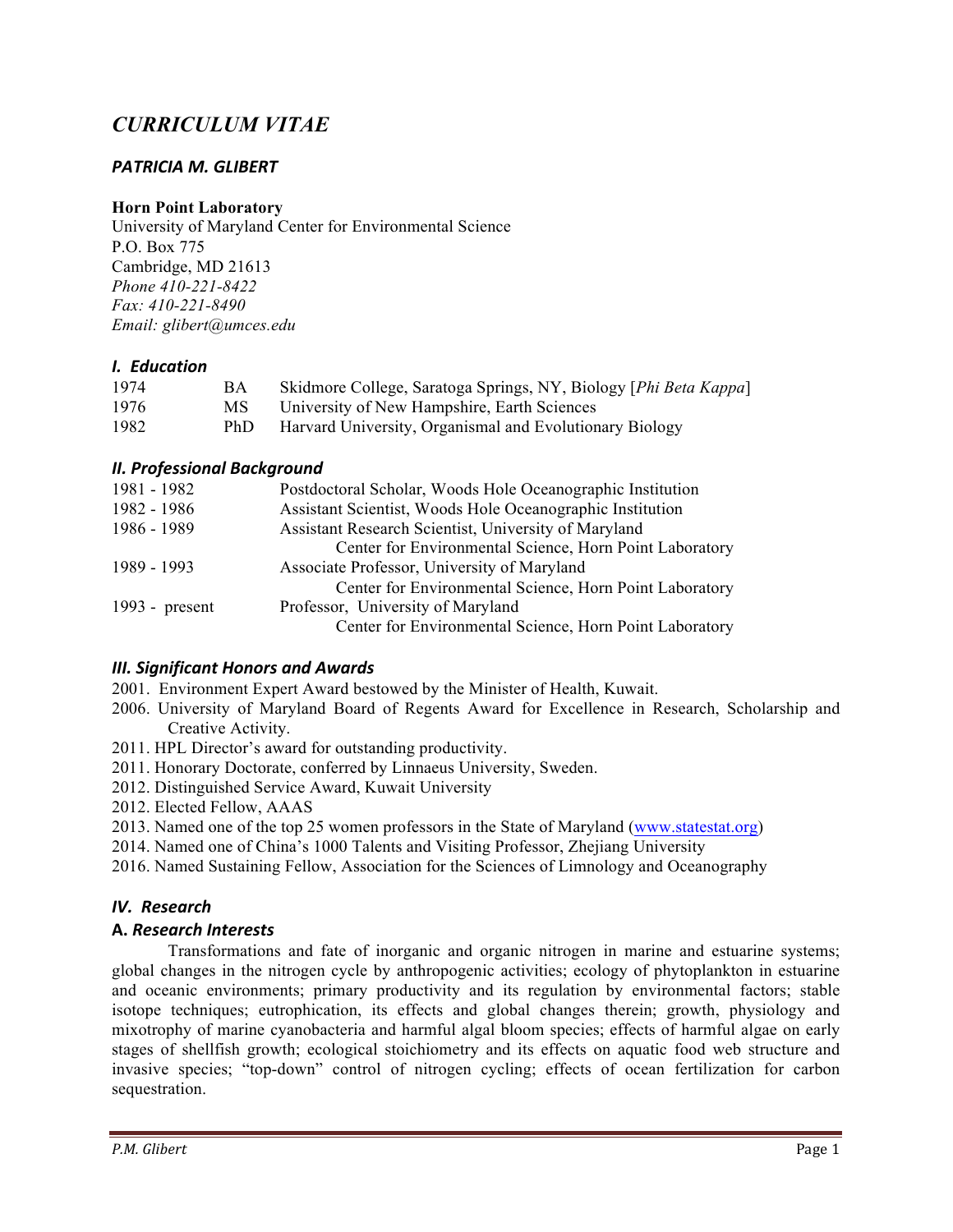# *B. Publications (2012-2016)*

# **2012**

# **Papers**

- Li, J., **P.M. Glibert**, J.A. Alexander, and M.E. Molina. 2012. Growth and competition of several harmful dinoflagellates under different nutrient and light conditions. *Harmful Algae* 13: 112-120.
- **Glibert, P.M**., J.M. Burkholder, and T.M. Kana, 2012. Recent advances in understanding of relationships between nutrient availability, forms and stoichiometry and the biogeographical distribution, ecophysiology, and food web effects of pelagic and benthic *Prorocentrum* spp. *Harmful Algae* 14: 231-259.
- Xu, J., **P.M. Glibert**, H. Liu, K. Yin, X. Yuan, M. Chen, and P.J. Harrison. 2012. Nitrogen sources and rates of phytoplankton uptake in different regions of Hong Kong waters in summer. *Estuaries and Coasts.* 35: 559-571.
- **Glibert, P.M.** 2012. Ecological stoichiometry and its implications for aquatic ecosystem sustainability. *Current Opinion Envir. Sustainability.* 4:272-277.

## **Book chapters**

- Kelble, C., C. Heil and **P.M. Glibert**. 2012. Water quality is monitored to assess environmental conditions. In: W.L. Kruczynski and P.J. Fletcher, eds. *Tropical Connections: South Florida's Marine Environment.* IAN press, University of Maryland Center for Environmental Science, Cambridge MD, pp. 108-109.
- **Glibert, P.M.** and C. Heil 2012. Nutrients are important water quality parameters. In: W.L. Kruczynski and P.J. Fletcher, eds*. Tropical Connections: South Florida's Marine Environment.* IAN press, University of Maryland Center for Environmental Science, Cambridge MD, p. 111.
- **Glibert, P.M**. and C. Heil. 2012. Nutrients cycle through the environment. In: W.L. Kruczynski and P.J. Fletcher, eds. *Tropical Connections: South Florida's Marine Environment.* IAN press, University of Maryland Center for Environmental Science, Cambridge MD, pp. 112-113.
- **Glibert, P.M.** and C. Heil. 2012. Too many nutrients result in eutrophication. In: W.L. Kruczynski and P.J. Fletcher, eds. *Tropical Connections: South Florida's Marine Environment.* IAN press, University of Maryland Center for Environmental Science, Cambridge MD, pp. 114.
- **Glibert, P.M**. and C. Heil. 2012. There is a gradient of nutrient limitation across Florida Bay. In: W.L. Kruczynski and P.J. Fletcher, eds. *Tropical Connections: South Florida's Marine Environment.* IAN press, University of Maryland Center for Environmental Science, Cambridge MD, p. 124.
- **Glibert, P.M.** 2012. Eutrophication. In R. Kundis Craig, B. Pardy, J. C. Nagle, O. Schmitz, & W. Smith (Eds.), *The Berkshire Encyclopedia of Sustainability*: Vol. 5. *Ecosystem Management and Sustainability* Great Barrington, MA: Berkshire Publishing, pp. 124-127.

## **2013**

## **Papers**

- Flynn, K.J., D.K. Stoecker, A. Mitra, J.A. Raven, **P.M. Glibert**, P.J. Hansen, E. Granéli, and J.M. Burkholder. 2013. Misuse of the phytoplankton-zooplankton dichotomy: the need to assign organisms as mixotrophs within plankton functional types. *J. Plank. Res.* 35: 3-11
- **Glibert, P.M**., T. M. Kana, and K. Brown. 2013. From limitation to excess: consequences of substrate excess and stoichiometry for phytoplankton physiology, trophodynamics and biogeochemistry, and implications for modeling. *J. Mar. Systems.* 125: 14-28. Doi:10.1016/j.jmarsys.2012.10.004.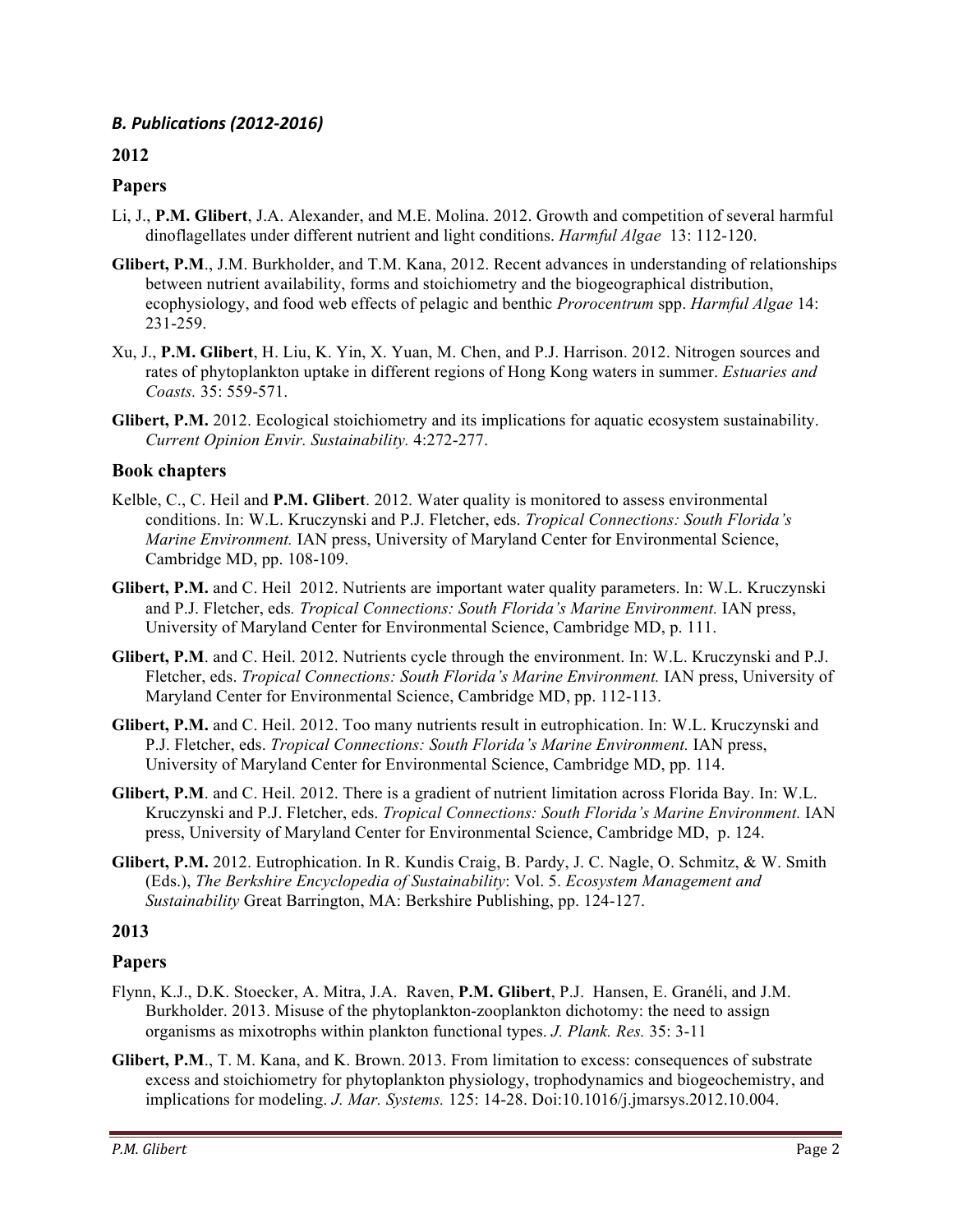- Bouwman, A.F., A.H.W., Beusen, C.C. Overbeek, D.P. Bureau, M. Pawlowski, and **P.M. Glibert.** 2013. Hindcasts and future projects of global inland and coastal nitrogen and phosphorus loads due to finfish aquaculture. *Rev. in Fish. Sci.,* 21: 112-156.
- Bouwman, L., A. Beusen, **P.M. Glibert**, C. Overbeck, M. Pawlowski, J. Herrera, S. Mulsow, R. Yu, and M.J. Zhou. 2013. Mariculture: Significant and expanding cause of coastal nutrient enrichment. *Environmental Research Letters* 8: 044026  $(5 \text{ pp})^1$
- **Glibert, P.M.** 2013. Harmful algal blooms in Asia: an insidious and escalating water pollution phenomenon with effects on ecological and human health. *Asia Network. Exchange.* 21:1-17.
- Mitra, A., K.J., Flynn, J.M., Burkholder, T. Berge, A. Calbet, J.A. Raven, E. Granéli, **P.M. Glibert**, P.J. Hansen, D.K. Stoecker, F. Thingstad, U. Tillmann, S. Våge, S. Wilken, M. Zubkov. 2014. The role of mixotrophic protists in the biological carbon pump. *Biogeosciences* 11: 995-1005.

## **Book chapters**

Burkholder, J.M. and **P.M. Glibert**. 2013. Eutrophication and oligotrophication. *Encyclopedia of Biodiversity*, Elsevier. Vol. 3, 347-371.

#### **2014**

#### **Papers**

- **Glibert, P.M**., D. Hinkle, B. Sturgis and R. Jesien. 2014. Eutrophication of a Maryland/Virginia coastal lagoon: A tipping point, ecosystem changes, and potential causes. *Estuaries and Coasts* 37: S128- S146. doi:10.1007/s12237-013-9630-3.
- Al-Azri, A., S.A. Piontkovski, K. A. Al-Hashmi, J.I. Goes, H. do. R. Gomes, and **P.M. Glibert.** 2014**.**  Mesoscale and nutrient conditions associated with the massive 2008 *Cochlodinium polykrikoides* bloom in the Sea of Oman/Arabian Gulf**.** *Estuaries and Coasts.* 37: 325-338.<sup>2</sup>
- Cornwell, J.C., **P.M. Glibert**, and M. Owens. 2014. Nutrient fluxes from sediments in the San Francisco Bay Delta. *Estuaries and Coasts*. doi:10.1007/s12237-013-9755-4.
- **Glibert, P.M**., R.C. Dugdale, F. Wilkerson, A.E. Parker, J. Alexander, E. Antell, S. Blaser, A. Johnson, J. Lee, T. Lee, S. Murasko and S. Strong. 2014**.** Major-but rare- spring blooms in San Francisco Bay Delta, California, a result of the long-term drought, increased residence times, and altered nutrient loads and forms. *Journal Experimental Marine Biology and Ecology.* 460: 8-18. doi:10.1016/j.jembe.2014.06.001
- **Glibert, P.M**., F. Wilkerson, R.C. Dugdale, A.E. Parker, J.A. Alexander, S. Blaser and S. Murasko. 2014. Microbial communities from San Francisco Bay Delta respond differently to oxidized and reduced nitrogen substrates – even under conditions that would otherwise suggest nitrogen sufficiency. *Frontiers in Marine Science* 1:article 17. doi: 10.3389/fmars.2014.00017.
- **Glibert, P.M.,** J.I. Allen, Y. Artioli, A. Beusen, L. Bouwman, J. Harle, R. Holmes, and J. Holt. 2014. Vulnerability of coastal ecosystems to changes in harmful algal bloom distribution in response to climate change: projections based on model analysis. *Global Change Biology.* 20: 3845-3858*.* doi: 10.1111/gcb.12662.
- **Glibert, P.M.,** R. Manager, D.J. Sobota, and L. Bouwman. 2014. The Haber-Bosch- Harmful algal bloom (HB-HAB) link. *Environmental Research Letters* 9: 105001 (13 pp).

 $1$ <sup>1</sup> This paper was highlighted as one of the journal's exceptional 25 papers of 2013.

<sup>&</sup>lt;sup>2</sup> This paper was recognized as one of the 7 most interesting papers from the first half of 2014 by NASA Giovanni (Earth Science Data and Analysis Tool) system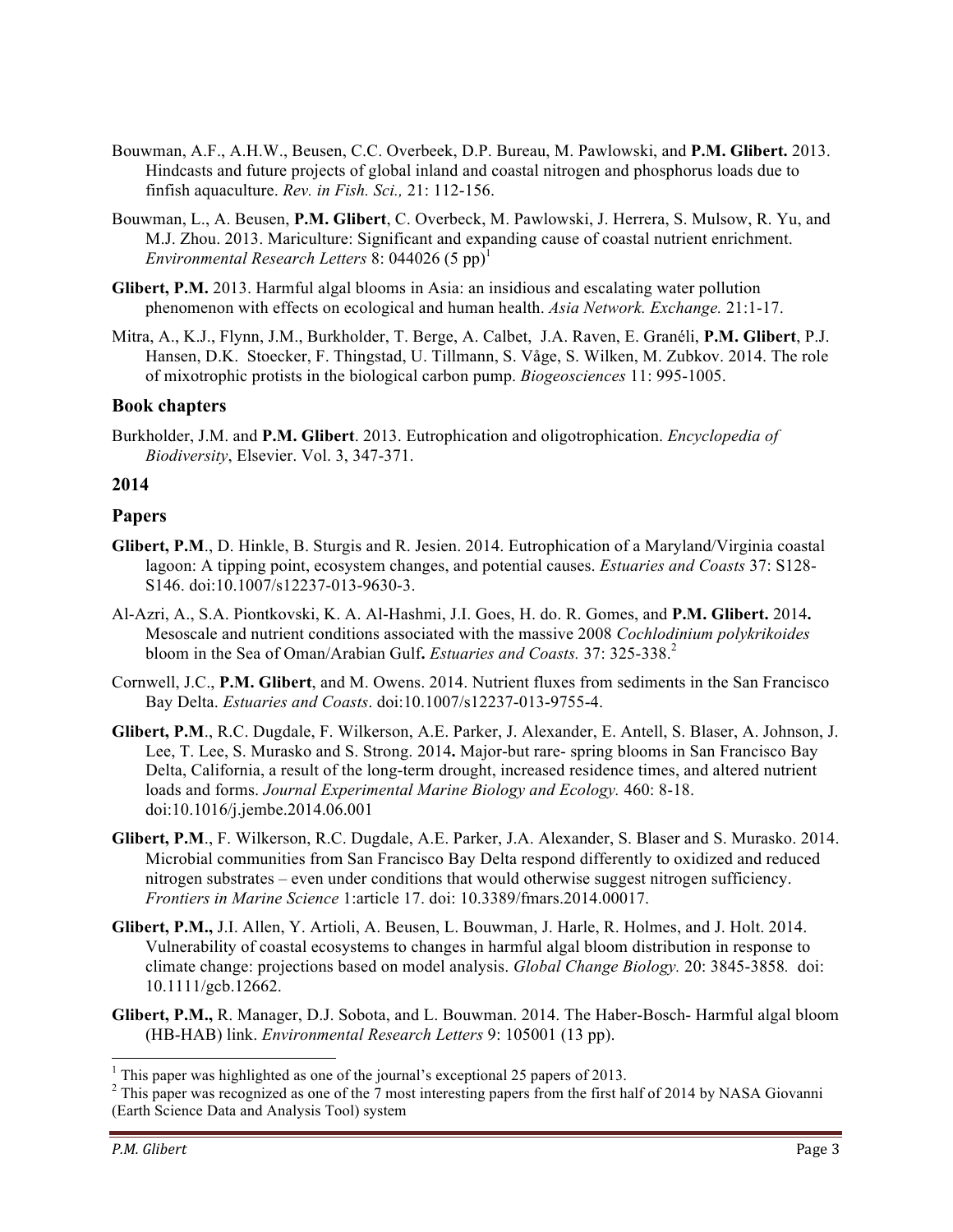## **2015**

## **Papers**

- Li, J., **P. M. Glibert** and Y. Gao. 2015. Temporal and spatial changes in Chesapeake Bay water quality and relationships to *Prorocentrum minimum, Karlodinium veneficum*, and CyanoHAB events, 1991- 2008. *Harmful Algae* 42: 1-14.
- Flynn, K.A., D.R. Clark, A. Mitra, H. Fabian, P.J. Hansen, **P.M. Glibert**, G.L. Wheeler, D. Stoecker, J.C. Blackford, and C. Brownlee. 2015. Ocean acidification with (de)eutrophication will alter future phytoplankton growth and succession. *Phil Trans. Roy. Soc. B.* 282: 20142604
- **Glibert, P.M.** 2015. More than propagule pressure: Successful invading algae have physiological adaptations suitable to anthropogenically changing nutrient environments. *Aquatic Ecosystem Health & Management.* 18: 334-341.
- Accoroni, S., **P.M. Glibert**, S. Pichierri, T. Romagnoli, M. Marini, and C. Totti. 2015. A conceptual model of annual *Ostreopsis* cf. *ovata* blooms in the northern Adriatic Sea based on the synergistic effects of hydrodynamics, temperature, and the N:P ratio of the water column. *Harmful Algae*. 45:14-25.

#### **Book chapters**

- **Glibert, P.M.** 2015. Ecological stoichiometry. In M. Kennish, Encyclopedia of Estuaries. Springer.
- **Glibert, P.M.** 2015. Algal blooms. In M. Kennish, Encyclopedia of Estuaries. Springer.

#### **2016**

#### **Papers**

- Mitra, A., K. Flynn, U. Tillman, J. Raven, D. Caron, D. Stoecker, F. Not, P.J. Hansen, G. Hallegraeff, R. Sanders, S. Wilken,G. McManus, M.Johnson, P. Pitta, S. Vage, T. Berge, A. Calbet, F.Thingstad, H. J. Jeong, J. Burkholder, **P. M. Glibert**, E. Granéli and V. Lundgren. 2016. Redefining planktonic protist functional groups based on energy acquisition: incorporating diverse mixotrophic strategies *Protist* 167: 106-120.
- **Glibert, P.M.**, F.P. Wilkerson, R.C. Dugdale, J.A. Raven, C. Dupont, P.R. Leavitt, A.E. Parker, J.M. Burkholder and T.M. Kana. 2016. Pluses and minuses of ammonium and nitrate uptake and assimilation by phytoplankton and implications for productivity and community composition, with emphasis on nitrogen-enriched conditions. *Limnol. Oceanogr.* 61: 165-197.<sup>3</sup>
- Lundgren, V., **P.M. Glibert**, E. Granéli, N.K. Vidyarathna, E. Fiori, L. Ou, K.J. Flynn, A. Mitra, D.K. Stoecker, and P.J. Hansen. 2016. Metabolic and physiological changes in *Prymnesium parvum* when grown under, and grazing on, prey of variable nitrogen:phosphorus stoichiometry. *Harmful Algae.* 55: 1-12
- **Glibert, P.M.** 2016. Margalef revisited: A new phytoplankton mandala incorporating twelve dimensions including nutritional physiology. *Harmful Algae.* 55: 25-30.

#### **Book chapters**

**Glibert, P.M**. and T.M. Kana. 2016. Preface to *Aquatic Microbial Ecology and Biogeochemistry: A Dual Perspective*, pp. v-viii. In: P.M. Glibert and T.M. Kana (eds.), *Aquatic Microbial Ecology and Biogeochemistry: A Dual Perspective*, Springer International Publishing, Switzerland.

<sup>&</sup>lt;sup>3</sup> This paper is one of the most downloaded papers for 2016.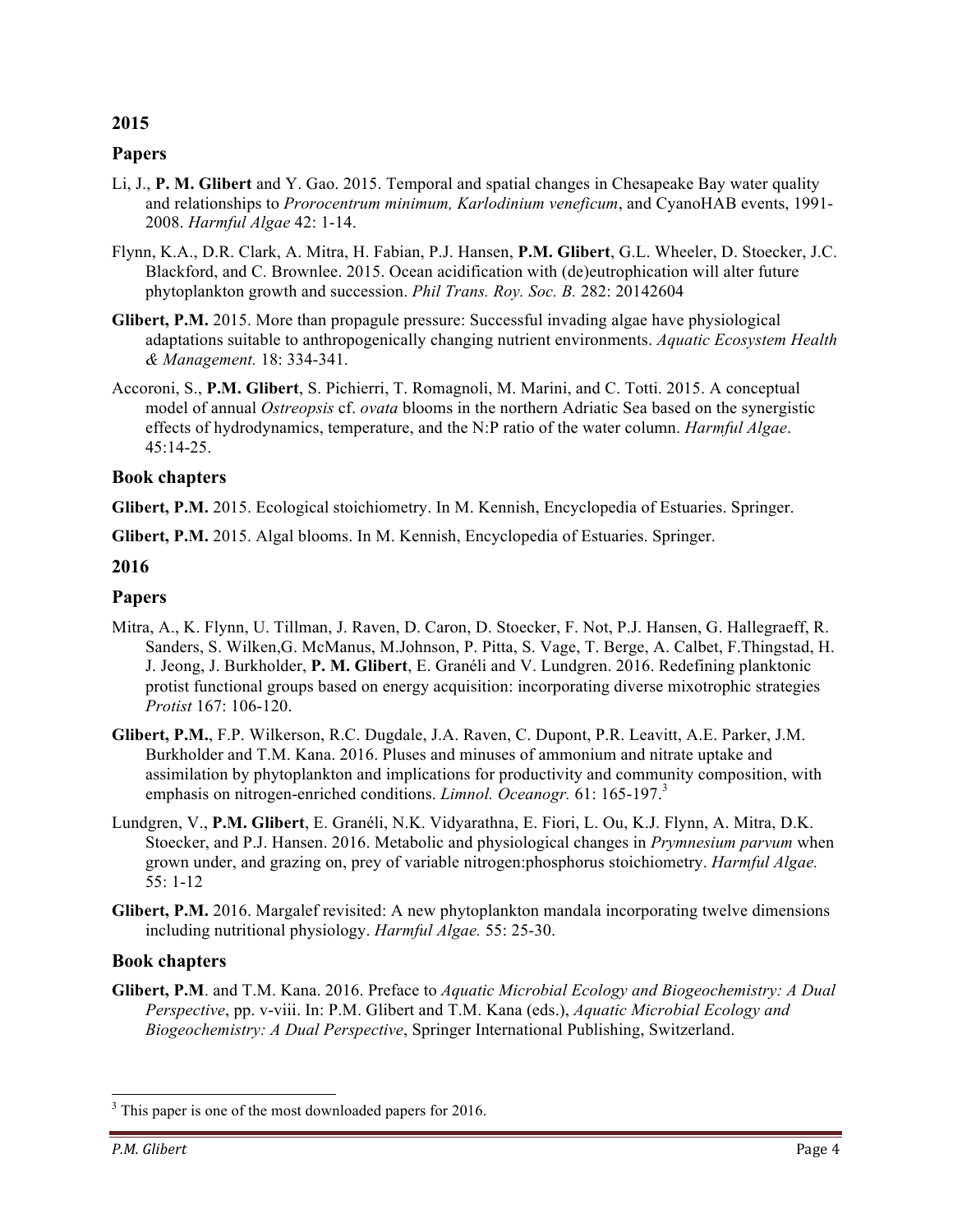Kana, T.M. and **P.M. Glibert**. 2016. On saturating response curves from the dual perspectives of photosynthesis and nitrogen acquisition, pp. 93-104. In: P.M. Glibert and T.M. Kana (eds.), *Aquatic Microbial Ecology and Biogeochemistry: A Dual Perspective*, Springer International Publishing, Switzerland.

## *C. Books edited*

- Glibert, P.M. and T.M. Kana. 2016. *Aquatic Microbial Ecology and Biogeochemistry: A Dual Perspective.* Springer.
- Glibert, P.M., E. Berdalet, M. Burford, G. Pitcher and M. Zhou (eds.), *Global Ecology and Oceanography of Harmful Algal Blooms (GEOHAB)*. Springer. Expected submission early 2017.

# *D. Invited seminars (2014-2016)*

- Glibert, P.M. 2014. Ecological stoichiometry, biogeochemistry and aquatic food webs. Université de Montpellier. January 2014. **Invited seminar**.
- Glibert, P.M. 2014. Ecological stoichiometry, biogeochemistry and aquatic food webs. Institute of Marine and Environmental Technology (IMET). February 2014. **Invited seminar.**
- Glibert, P.M. 2014. Ecosystem consequences of changing nutrient loads- the view beyond eutrophication. Zhejiang University, Hangzhou, China, April 2014. **Invited seminar.**
- Glibert, P.M. 2014. Temperate region expansion of harmful algal blooms (HABs) projected with increased nutrient pollution, aquaculture expansion and climate change. The Second Institute of Oceanography, Hangzhou, China. April 2014. **Invited seminar.**
- Glibert, P.M. 2014. Brown tides in the coastal lagoons of the US mid-Atlantic coast: Why the retreat? Invited seminar. Institute of Oceanology, Chinese Academy of Sciences, Qingdao. September 2014. **Invited seminar.**
- Glibert, P.M. 2014.. Effects of changing nutrient regimes and climate on HABs: a global modeling perspective. Institute of Oceanology, Chinese Academy of Sciences, Qingdao September 2014. **Invited seminar.**
- Glibert, P.M. 2014. Effects of changing nutrient regimes and climate on HABs: a global modeling perspective. Ocean University.of Qingdao, China. September 2014. **Invited seminar.**
- Glibert, P.M. 2014.Changing nutrient loads and phytoplankton communities- from a global to a cellular perspective. Zhejiang University, Hangzhou, China, November 2014 **Invited seminar.**
- Glibert, P.M. 2014. Changing nutrient loads and phytoplankton communities- from a global to a cellular perspective. The Second Institute of Oceanography, Hangzhou, China. November 2014. **Invited seminar.**
- Glibert, P.M. 2014.Changing nutrient loads and phytoplankton communities- from a global to a cellular perspective. University of Nanjing, China. November 2014. **Invited seminar.**
- Glibert, P.M. 2014. Changing nutrient loads and phytoplankton communities- from a global to a cellular perspective. University of Texas, Galveston. November 2014. **Invited seminar.**
- Glibert, P.M. 2015. Changing nutrient loads and phytoplankton communities- from a global to a cellular perspective. Horn Point Laboratory. February 2015. **Invited seminar.**
- Glibert, P.M. 2015. Importance of nutrient loads, ratios and forms in plankton dynamics. Second Institute of Oceanography, Hangzhou, China, March 2015. **Invited seminar.**
- Glibert, P.M. 2015. Changing nutrient loads and phytoplankton communities- from a global to a cellular perspective. University of Technology, Sydney, Australia. June 2015. **Invited seminar.**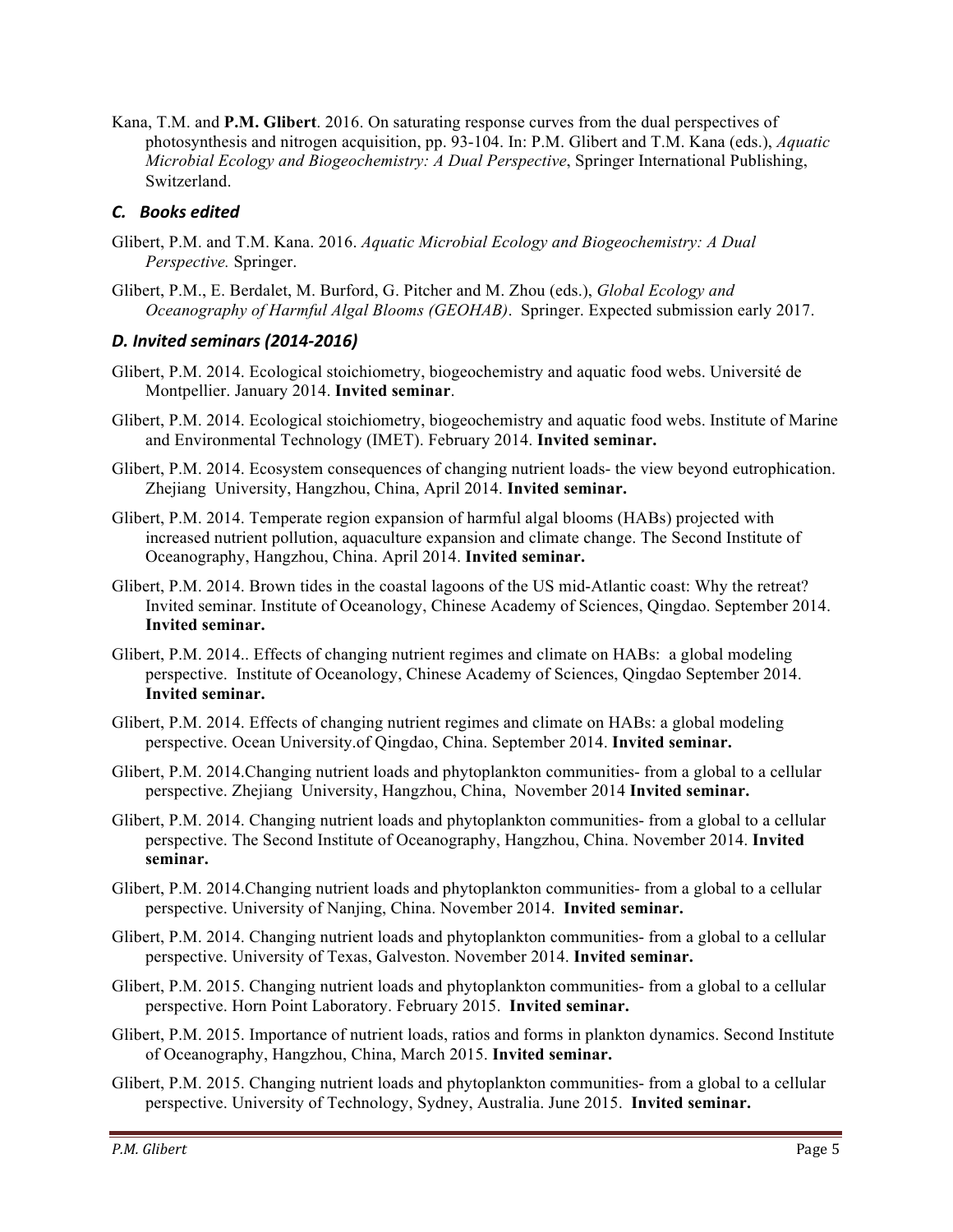- Glibert, P.M. 2015. Changing nutrient loads and phytoplankton communities- from a global to a cellular perspective. Griffith University, Brisbane, Australia. June 2015. **Invited seminar.**
- Glibert, P.M. 2016. Changing nutrients and freshwater flow: How are they affecting phytoplankton abundance and community composition in estuaries? Institute of Oceanology, Chinese Academy of Sciences, Qingdao, China, April 2016. **Invited seminar.**
- Glibert, P.M. 2016. Changing nutrients and freshwater flow: How are they affecting phytoplankton abundance and community composition in estuaries? Ocean University.of Qingdao, China. April 2016. **Invited seminar.**
- Glibert, P.M. 2016. Changing nutrients and freshwater flow: How are they affecting phytoplankton abundance and community composition in estuaries? **Yantai** Institute of Coastal Zone Research, Chinese Academy of Sciences, Yantai, China, April 2016. **Invited seminar.**
- Glibert, P.M. 2016. Why nutrient loads and ratios matter: Global and regional changes and consequences for phytoplankton community composition. Nanjing Institute of Geography and Limnology, Chinese Academy of Sciences, Nanjing, China, November 2016. **Invited seminar.**
- Glibert, P.M. 2016 Why nutrient loads and ratios matter: Global and regional changes and consequences for phytoplankton community composition. East China Normal University, Shanghai, China, November 2016. **Invited seminar.**

# *E. Membership in Professional Societies*

American Association for the Advancement of Science American Society for Limnology and Oceanography American Geophysical Union The Oceanography Society Estuarine Research Federation International Society for the Study of Harmful Algae

## *V. Teaching and Training*

| 1986- present | Member, UMCES Graduate Faculty |
|---------------|--------------------------------|
| 1986- present | Member, USM Graduate Faculty   |

| Course<br>No    | <b>Title</b>                              | <b>Institution</b> | <b>Semester</b> | <b>Enrollment</b> | <b>Credit Hrs.</b> | Co-<br>Instructor(s)   | No. lectures |
|-----------------|-------------------------------------------|--------------------|-----------------|-------------------|--------------------|------------------------|--------------|
| <b>MEES 698</b> | Ecological<br>Stoichiometry               | <b>UMCP</b>        | Spring 2012     | 6                 |                    | Sole<br>instructor     | 12           |
| MEES 698P       | Phytoplankton<br>Ecological<br>Physiology | <b>UMCP</b>        | Winter 2013     | 12                | 3                  | T. Kana<br>D. Stoecker | 10           |
| MEES 698P       | Phytoplankton<br>Ecological<br>Physiology | <b>UMCP</b>        | Winter 2015     |                   | 3                  | T. Kana                | 10           |

## *A. Courses Taught at UMCES since 2012*

## **B.** Courses taught at Zhejiang University:

Marine Ecology (fall 2014, spring 2015, fall 2015, spring 2016)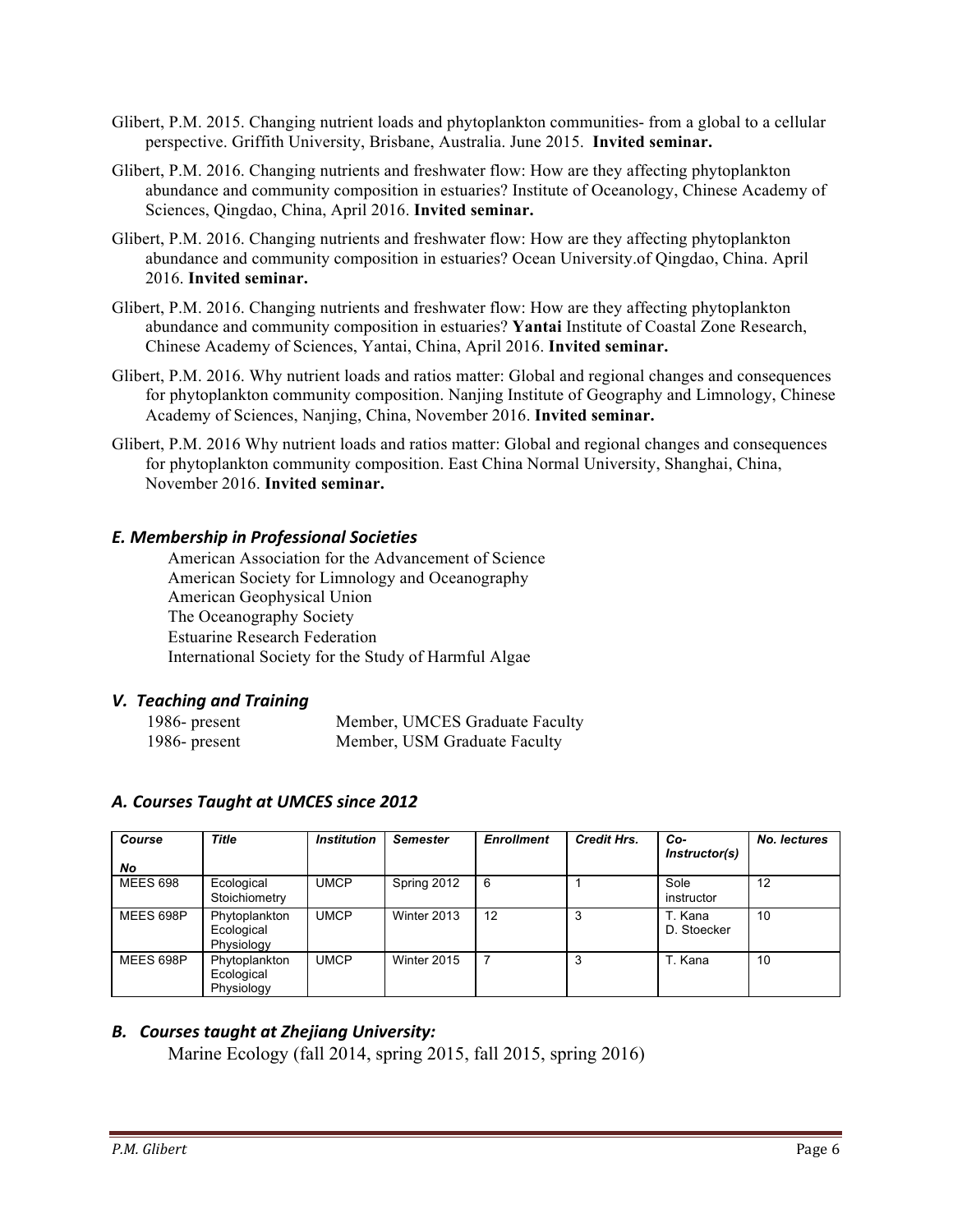# *VI. Outreach and Service A. Editorships and Journal Reviewing*

Member of Editorial Board, *Harmful Algae*, 2001-present Member of the Editorial Board, *Limnology and Oceanography Letters* 2015-present Subject Editor, *Aquatic Microbial Ecology*, 1995-2001, 2007-2013 Member of Editorial board of *Estuaries and Coasts*, 2004- 2013

Guest Editor, special issue of *Harmful Algae* on *Prorocentrum minimum, 2005* Guest Editor, special ½ issue of *Oceanography* on *HABs, 2005* Guest Editor, special issue of *Harmful Algae* on the *Ecology of Pfiesteria, 2006* Guest Editor, special issue of *Harmful Algae* on *HABs and Eutrophication, 2008* Guest Editor, special issue of *Harmful Algae* on *Strain Differences in Harmful Algae*, 2009 Guest Editor, special issue of *Contributions in Marine Science* on *Florida Bay, 2009*  Guest Editor, special issue of *Chinese Journal of Oceanology and Limnology* on Eutrophication, *2011*

Reviewer of at least 4 additional papers/month for other journals *including Limnology and Oceanography, Marine Ecology Progress Series, Aquatic Microbial Ecology, Toxicon, J. Experimental Marine Biology and Ecology, Science of the total Environment, Continental Shelf Research, J. Marine Systems*, *Marine Pollution Bulletin, J. Plankton Research*, etc.

Reviewer of proposals for NSF, NOAA, European Union, Sea Grant. NSF Panel reviewer, 2012, 2013, 2014

## *B. Meetings and symposia organized since 2011*

Steering Committee member, 15<sup>th</sup> International HAB Conference, Korea, 2012 Steering Committee Member, US National HAB Symposium, 2017

## *C. Federal, State, Local Government*

Co-Chair, US National HAB Committee, 2006-2012 Member, Maryland Harmful Algal Technical Advisory Committee, 1999- present Member, Scientific and Technical Advisory Committee, Coastal Bays, 2006-present Consultant on nutrient issues, California State Water Contractors and Bay Delta Conservation Plan, 2009-2015

## *D. International*

GEOHAB Scientific Steering Committee and/or chair of the core research project on Eutrophication, 1999-present

Co-chair, SCOR/LOICZ Working Group 132, Land based nutrient pollution and HABs, 2008-2013

Consultant to the Ministry of Oman on harmful algal blooms, 2010, 2015

Member, GEOHAB Working Group on HABs and Ocean Colour, 2010-present

Member, working group on developing models for mixotrophy, Leverhulme Foundation, 2011 present

## *E. Service to the Laboratory*

Member of the Education Committee 2012-2014 Member of the Curriculum Committee, 2012-2013 Member and chair of promotion review committee 2012, 2016